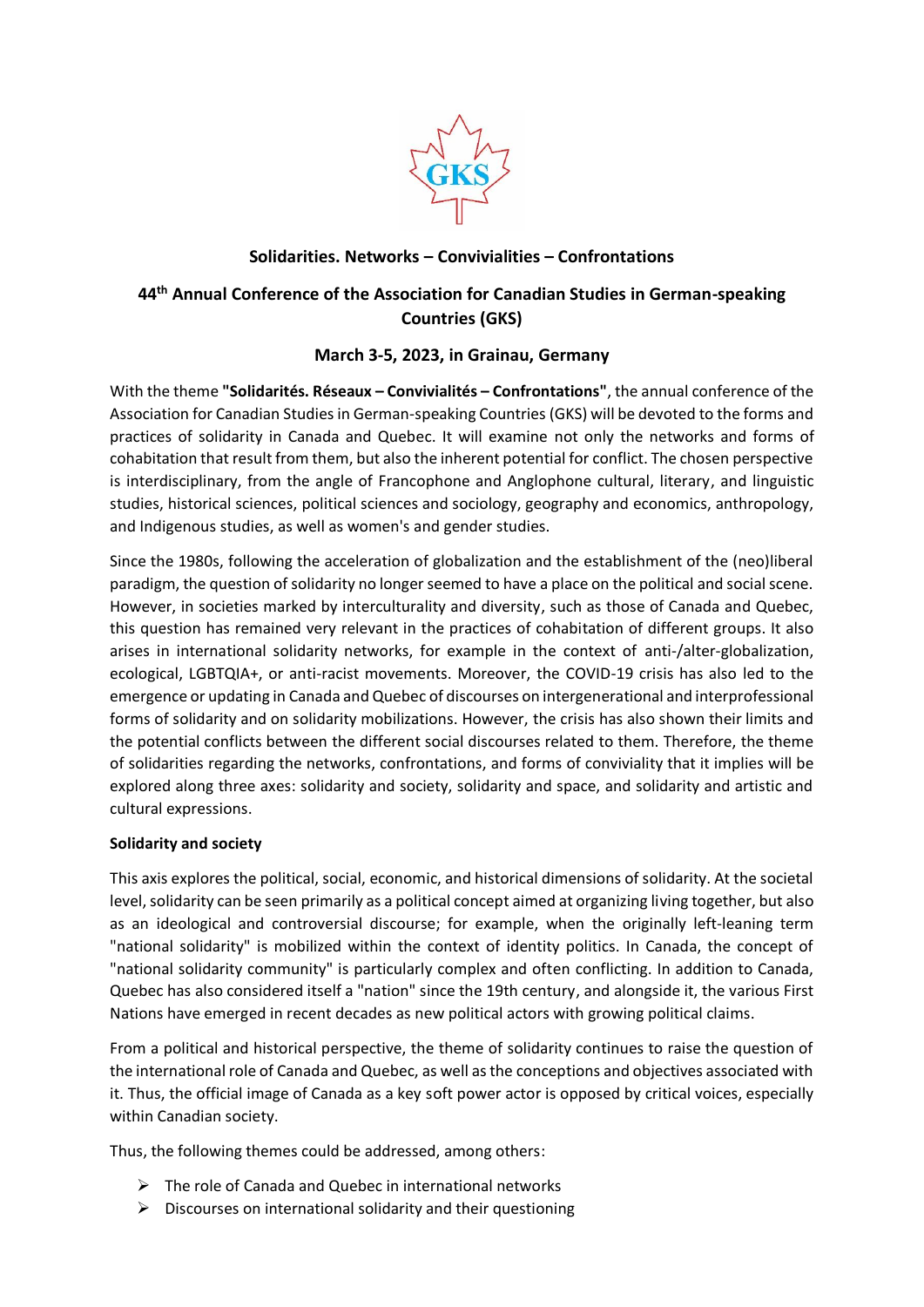- $\triangleright$  Forms of solidarity communities and the identity constructions linked to them
- $\triangleright$  Practices of conviviality and solidarity as well as potential conflicts within and between different types of communities, e.g. migrants, women, First Nations, queer solidarities, disabled people
- $\triangleright$  Forms of solidarity within and with First Nations
- ➢ Protest movements and their national and international networking
- ➢ Interactions or confrontations between social partners
- $\triangleright$  The role of moments of crisis (e.g. Covid19) in the development of solidarities or confrontations (e.g. the truckers' demonstrations in Ottawa in January/February 2022)
- $\triangleright$  Corporate social responsibility and sustainability in business contexts
- $\triangleright$  Alternative models, life projects and practices of solidarity, for example in the sharing economy or in forms of urban and rural solidarities

#### **Solidarity and space**

Solidarities – and conflicts – take place and shape in a variety of spatial settings, and space is a factor in configuring either in specific forms. Urban settings in particular provide ample examples of special communities forming, of conflicts emerging, of needs and demands for solidarity being clearly voiced. Where poverty and exclusion, ethnic or racial discrimination become starkly visible, a variety of state as well as private actors and institutions become active, communities as well as intra- and intercommunal solidarities may emerge and evolve. In other spatial settings of dispersal and diaspora, different forms and processes of solidarity will get established – or not.

The following topics could thus be developed, also from a historical perspective:

- $\triangleright$  Forms of conflict and solidarity in Canadian cities
- ➢ Ethnic/linguistic/religious minorities in different spatial settings in Canada: forms of organization, identity-building, solidarities
- $\triangleright$  Solidarity with the world beyond Canada
- $\triangleright$  The impact of local / regional environments and settings on forms of solidarity, cooperation and cohabitation within and between different communities (e.g. the Arctic / Grand North, the Prairies, the coasts…)
- ➢ Conviviality and convivialism, but also confrontations and tensions between humans and nature as well as human and non-human life forms

#### **Solidarity and language/literature/media**

Language, literature, and other media are important for the representation of different forms of solidarity. These range from the representation of national and regional conceptions of identity, to the representation of protest and resistance movements, to the fictionalization of transnational cultural spaces such as *francophonie* and *americanité*.

Possible contributions in this framework include, among others:

- $\triangleright$  Literary and media representations (traditional and social media) of (practices of) solidarity and its/their negotiation
- $\triangleright$  Historical and current representations of regional and cultural-linguistic forms of solidarity, for example in the context of the "Acadian Reunion" or militant First Nations protest movements since the 1980s
- $\triangleright$  The literature of care, which raises the question of responsibility towards the Other and intergenerational solidarity